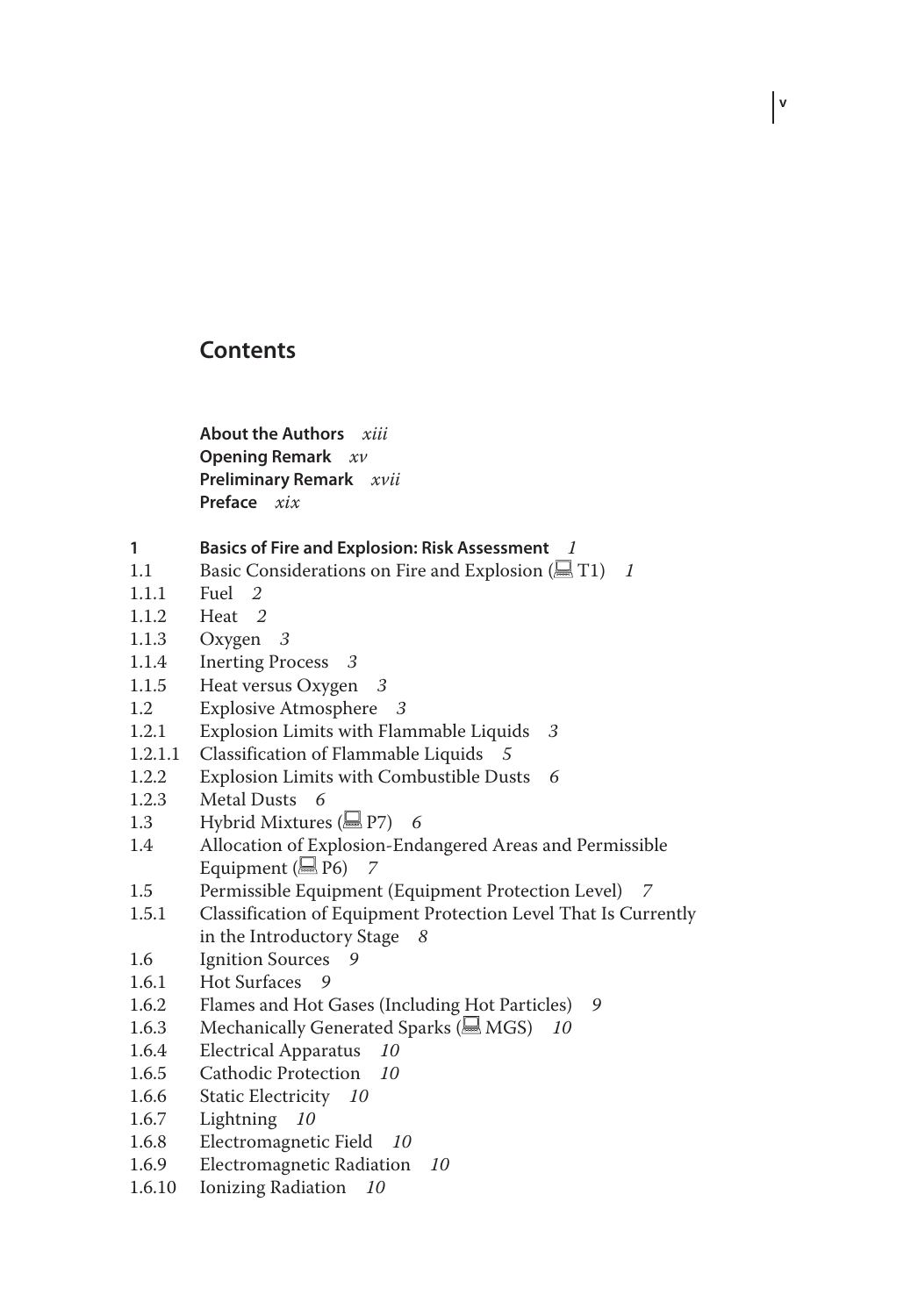- **vi** *Contents*
	- 1.6.11 Ultrasonics *11*
	- 1.6.12 Adiabatic Compression and Shock Waves *11*
	- 1.6.13 Chemical Reactions *11*
	- 1.7 Minimum Ignition Energy (MIE) *11*
	- 1.8 Imaginary Experiment to Assess the Hazardous Potential of Flammable Liquids *15* PowerPoint Presentations *18* References 18

### **2 Principles of Static Electricity** *19*

- Basics 19
- 2.2 Electrostatic Charging of Solids ( $\Box$  T2) *21*<br>2.3 Triboelectric Series 24
- 2.3 Triboelectric Series *24*
- 2.4 Surface Resistivity *24*
- 2.4.1 Influence of Surface Texture on Static Charging *28*<br>2.5 Electrostatic Charging of Liquids ( $\Box$  T2, T8) *28*
- Electrostatic Charging of Liquids ( $\Box$  T2, T8) 28
- 2.5.1 Charge Relaxation with Liquids *30*
- 2.6 Charging by Gases *31*
- 2.7 Electric Field *33*
- 2.8 Electric Induction  $(\equiv 73)$  *36*<br>2.8.1 Specification of Electric Induction
- 2.8.1 Specification of Electric Induction *36*
- 2.8.2 Image Charge 37<br>2.9 Capacitance and Ca
- 2.9 Capacitance and Capacitor *38* PowerPoint Presentations *38* References *39*

# **3 Metrology** *41*<br>**3.1 Basics** ( $\Box$  T7)

- 3.1 Basics  $(\Box \top 7)$  41<br>3.1.1 "Walking Test" as a
- 3.1.1 "Walking Test" as a Paradigmatic Example *41*
- 3.2 Appropriate Metrology for Electrostatic Safety Measures *44*
- 3.3 Comparison: Electrostatics/Electrical Engineering *44*
- 3.4 Selecting the Suitable Measurement Methods *45*
- 3.4.1 Electrical Resistance *45*
- 3.4.2 Fundamental Remarks for the Realization of Resistance Measurements  $(\Box$  T<sub>4</sub>) 46
- 3.4.2.1 Volume Resistance and Deriving Volume Resistivity *46*
- 3.4.2.2 Guard Ring Circuit to Measure the Volume Resistance *47*
- 3.4.2.3 Surface Resistance and Deriving Surface Resistivity *48*
- 3.4.2.4 Guard Ring Circuit to Measure the Surface Resistance *49*
- 3.5 Assignment and Summary *49*
- 3.5.1 Additive-Depleted Surface 50<br>3.6 Conductivity of Liquids 51
- 3.6 Conductivity of Liquids *51*
- 3.7 Bulk Materials *52*
- 3.8 Concerning the Use of Insulating Material in Endangered Areas *52*
- 3.9 Measurement of Electrostatic Charges *52*
- 3.9.1 Voltage Measurement with Electrostatic Voltmeters *53*
- 3.9.2 Charge Measurement by Means of a Faraday Pail *54*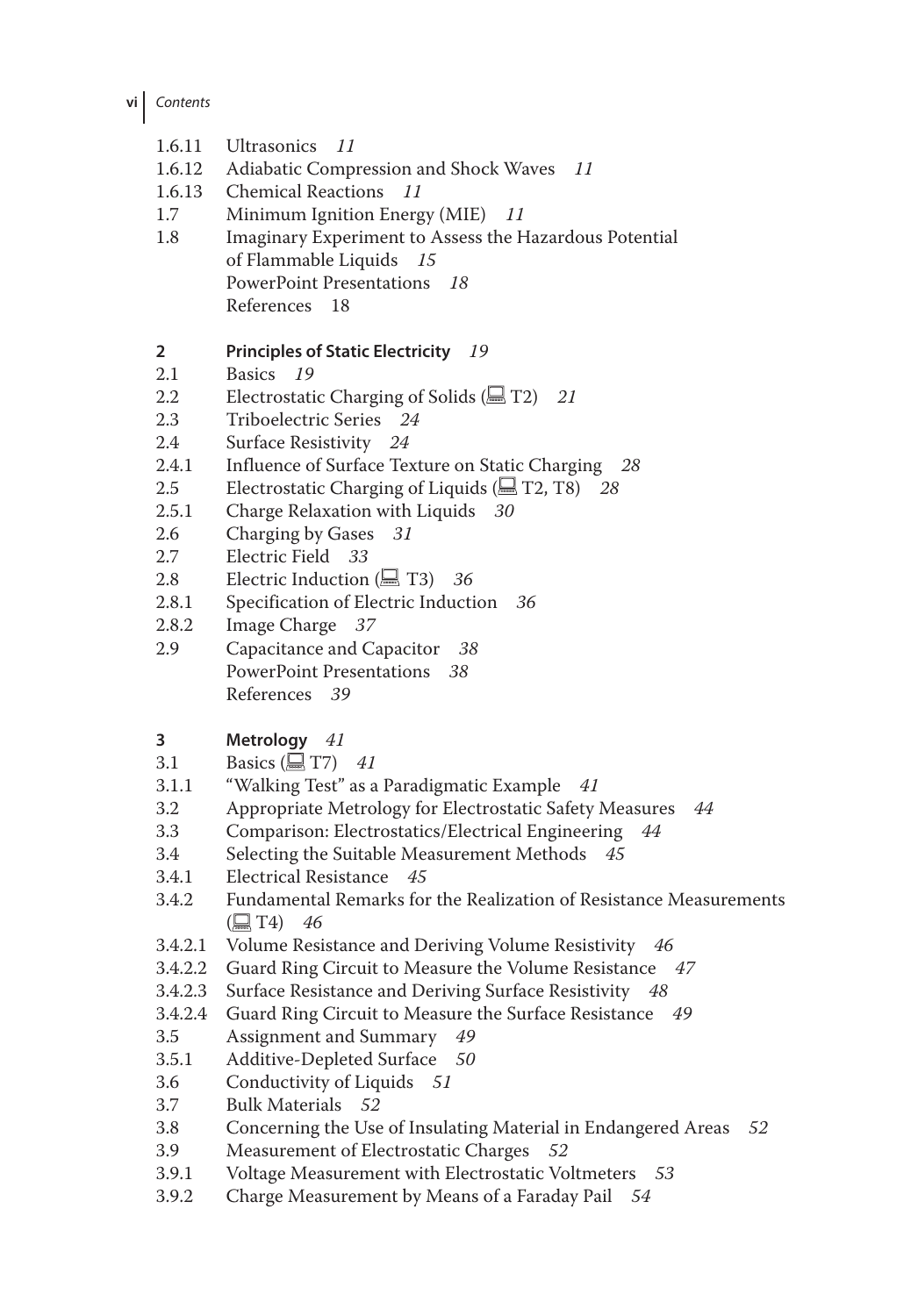- 3.9.2.1 Faraday Cage *55*
- 3.9.2.2 Charge Measurement on Free‐Falling Objects *55*
- 3.9.3 Measurement of Electric Field Strength *56*
- 3.9.3.1 Induction Electric Field Meters *56*
- 3.9.3.2 Errors When Measuring Field Strength *58*
- 3.9.3.3 Further Types of Electric Field Meters *61*
- 3.9.3.4 Further Applications of Induction Electric Field Meters *65*
- 3.10 Other Measurement Applications *68*
- 3.10.1 Measurement of Surface Charge on Moving Webs *68*
- 3.10.2 Analysis of Protective Textile Clothing (Workwear) *68*
- 3.10.2.1 Triboelectric Test Procedure *69*
- 3.10.2.2 Test Procedures with Electrostatic Influence *69*
- 3.10.3 Test Procedure to Determine Discharge Capacity (Charged Plate Monitor) *71*
- 3.10.4 Test Procedure for Paper *73*
- 3.10.5 Electrostatic Charging of Powdery Bulk Materials *74*
- 
- 3.10.6 Electrostatic Charging with Fluids *75* 3.10.7 Electrostatic Charges in Chemical Production *76*
- 3.11 Capacitance *77*
- 3.11.1 Capacitance Measurement (Charging Methods) *77*
- 3.11.2 Measurement of the Permittivity Value *78*
- 3.11.3 Charge Decay Measurement (Relaxation Time) *79*
- 3.12 Themes around Air Humidity *81*
- 3.12.1 Definitions about Climate *81*
- 3.12.2 Fundamental Principles and Definitions *82*
- 3.12.3 Methods of Measuring Atmospheric Humidity *83*
- 3.12.3.1 Dew Point Hygrometry *83*
- 3.12.3.2 Absorption Method *84*
- 3.12.3.3 Hair Hygrometer *84*
- 3.12.3.4 Psychrometer with Wet‐ and Dry‐Bulb Thermometers *84*
- 3.12.3.5 Lithium‐Chloride Hygrometer *85*
- 3.12.3.6 Capacitive Hygrometer *86*
- 3.12.3.7 Resistive Hygrometer *86*
- 3.12.4 Monitoring and Calibrating of Hygrometers *86* PowerPoint Presentations *87* Picture Credits *87* References *88*

## **4 Gas Discharges** *89*

- 4.1 Mechanisms of Gas Discharges (**E** T5) 89<br>4.2 Electrostatic Gas Discharges 90
- 4.2 Electrostatic Gas Discharges *90*
- Detecting Gas Discharges by Means of Their High-Frequency Emissions *92*
- 4.3 Types of Gas Discharges *94*
- 4.3.1 Spark Discharge *94*
- 4.3.2 One‐Electrode Discharges *95*
- 4.3.2.1 Corona Discharge *96*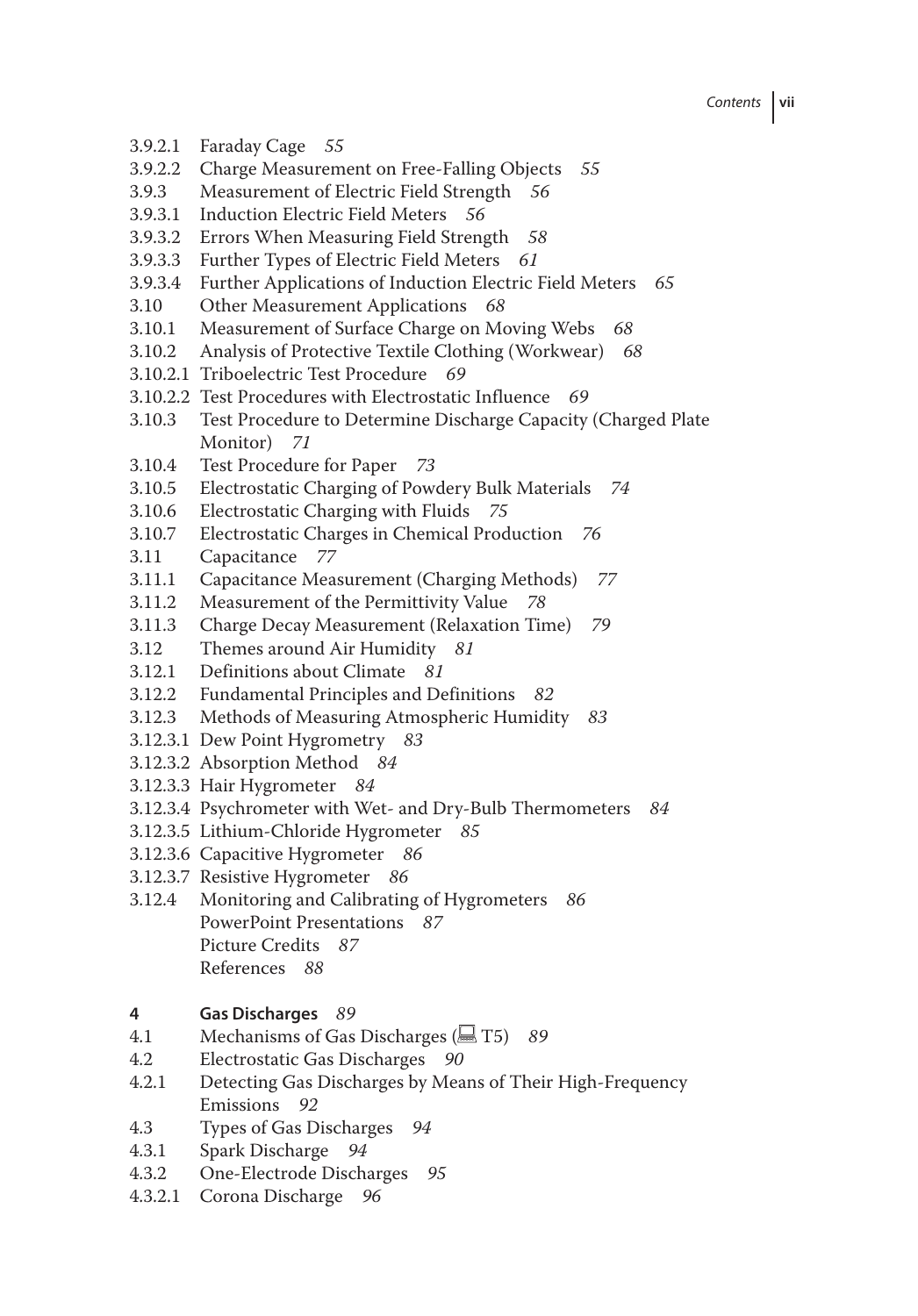- **viii** *Contents*
	- 4.3.2.2 Brush Discharge *97*
	- 4.3.2.3 Cone Discharge (also Referred to as Powder Heap Discharge) *98*
	- 4.3.2.4 Propagating Brush Discharge *98*
	- 4.4 Consequences of Gas Discharges *102*
	- 4.5 Listing of Traces Caused by Gas Discharges (**E** P11; T8) 102
	- 4.6 How Can Dangerous Gas Discharges Be Avoided? *103*
	- 4.6.1 Spark Discharges (V4.1) *104*
	- 4.6.2 Corona Discharges *104*
	- 4.6.3 Brush Discharges and Super Brush Discharges *104*
	- 4.6.4 Cone Discharges *106*
	- 4.6.5 Propagating Brush Discharges *107*
	- 4.6.5.1 Curiosity When Hydraulic Oil Gradually Flows Out of a Metal Pipe *107*
	- 4.6.5.2 Pores at Enameled Containers *108*
	- 4.6.6 Simplified Overview of the Occurrence of Different Types of Gas Discharges *108*
	- 4.6.7 Assessment of Ignition Dangers Originating from Gas Discharges *108*
	- 4.6.8 Electrostatic Shock *111* PowerPoint Presentations *111* Picture Credits *111* Video Credits *111* References *111*
	- **5 Preventing Electrostatic Disturbances** *113*
	- 5.1 Electrostatics:When Sparks Fly *113*
	- 5.2 Dielectric Strength *117*
	- 5.3 Discharging Charged Surfaces *118*
	- 5.3.1 Discharging on Material Webs *119*
	- 5.3.1.1 Behavior of Composite Materials *125*
	- 5.3.2 Discharging of Sheets *127*
	- 5.3.3 Discharging Other Objects *127*
	- 5.3.4 Discharging Granules and Similar Particles *129*
	- 5.4 Potential Hazards Posed by Discharge Electrodes *134* Picture Credits *136* Video Credits *137* References *137* Further Reading *137*
	- **6 Description of Demonstration Experiments** *139*
	- 6.1 Preliminary Remarks *140*
	- 6.2 Static Voltmeter *141*
	- 6.3 Field Meter *142*
	- 6.4 Van de Graaff Generator *142*
	- 6.5 Explosion Tube *142*
	- 6.6 Electrostatic Force Effects *144*
	- 6.6.1 Rolling Pipes *145*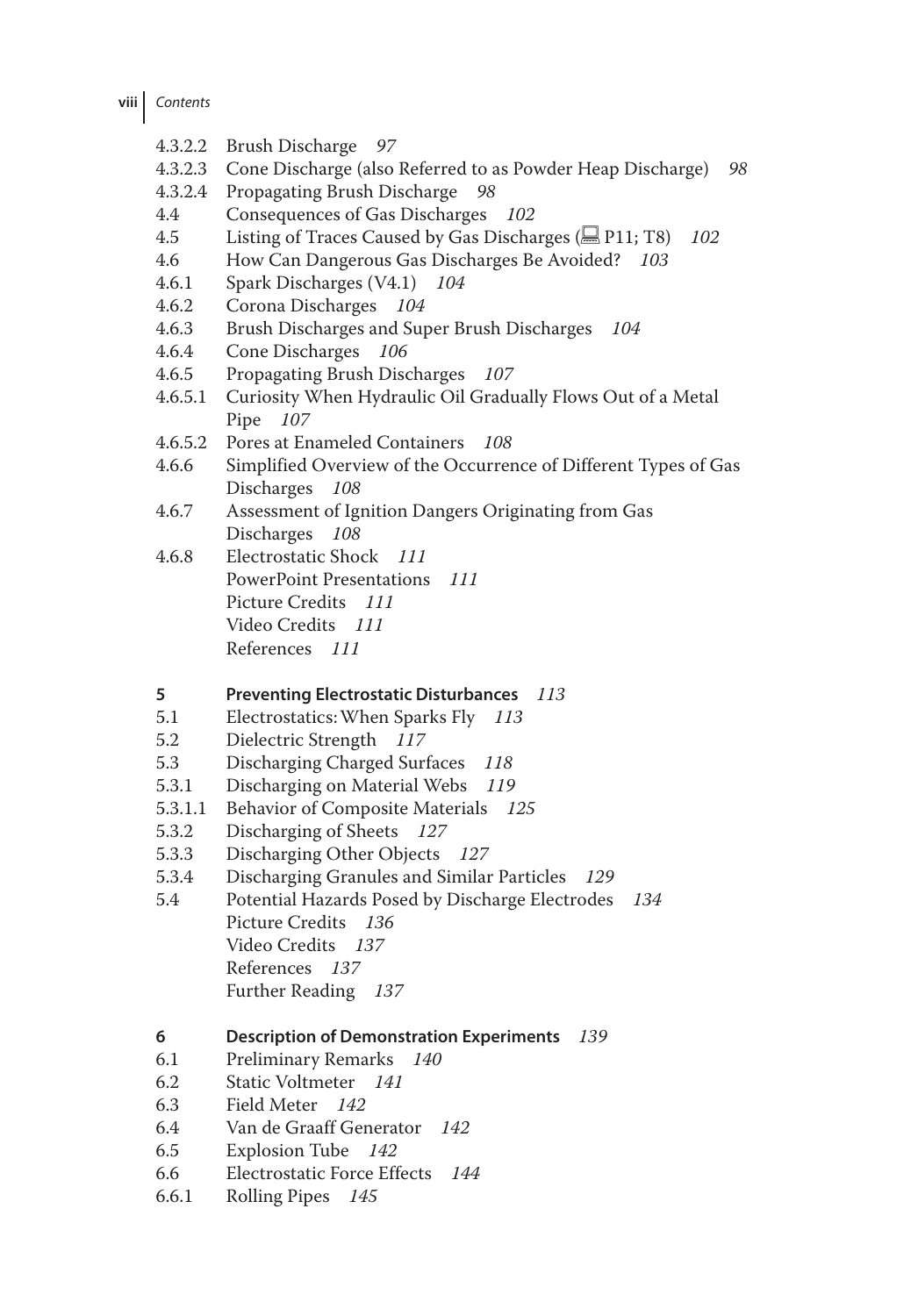- 6.6.2 Hovering Pipes *146*
- 6.6.3 Electroscope *147*
- 6.6.4 Depicting Electrical Field Lines (in a Classical Way) *148*
- 6.7 Charges Caused by Separating Process *149*
- 6.8 Charging of Particles *150*
- 6.8.1 Charging of Single Particles *150*
- 6.8.2 Charging of Many Particles (Granules) *152*
- 6.9 Electric Induction *153*
- 6.9.1 Basic Experiment *153*
- 6.9.2 Chimes *154*
- 6.9.3 Electric Induction on Isolated Conductive Parts *155*
- 6.10 Dissipating Properties *157*
- 6.11 Experiments with the Explosion Tube *158*
- 6.11.1 Electrostatic Charging of a Person *158*
- 6.11.2 Ignition Voltage *159*
- 6.11.3 Charging by Separation *160*
- 6.12 Gas Discharges *160*
- 6.12.1 Spark Discharges *160*
- 6.12.2 Corona Discharges *161*
- 6.12.3 Brush Discharges *162*
- 6.12.4 Model Experiment: Ignition by Brush Discharges *162*
- 6.12.5 Evidence of Ion Wind *163*
- 6.12.6 Super Brush Discharges *163*
- 6.12.7 Propagating Brush Discharges *164*
- 6.12.7.1 Ignition of Dust *165*
- 6.12.7.2 Short Circuit of a Double‐Layer Charge *166*
- 6.13 Fire and Explosion Dangers *168*
- 6.13.1 Flash Point *168*
- 6.13.2 Effects with Large Surfaces *168*
- 6.13.3 Rich Mixture *169*
- 6.13.4 Progressive Flame Front *170*
- 6.13.5 "Decanting" of Gasoline Vapors *171*
- 6.13.6 Oxygen Demand *172*
- 6.13.7 Extinguishing with Water *173*
- 6.13.8 Burning Handkerchief Does Not Burn Up *174*
- 6.13.9 Inflaming Solid Combustibles *174*
- 6.13.9.1 Gasification Process with Wood *174*
- 6.13.9.2 Inflaming a Dust Heap *175* Reference *175*
- **7 Case Studies** *177*
- 7.1 Strategy of Investigation *177*
- 7.1.1 Ignition Sources *178*
- 7.1.2 General Approach *179*
- 7.1.3 Hasty Consequence *179*
- 7.2 Ignitions Due to Brush Discharges *180*
- 7.2.1 Pouring Flaked Product into an Agitator Vessel *180*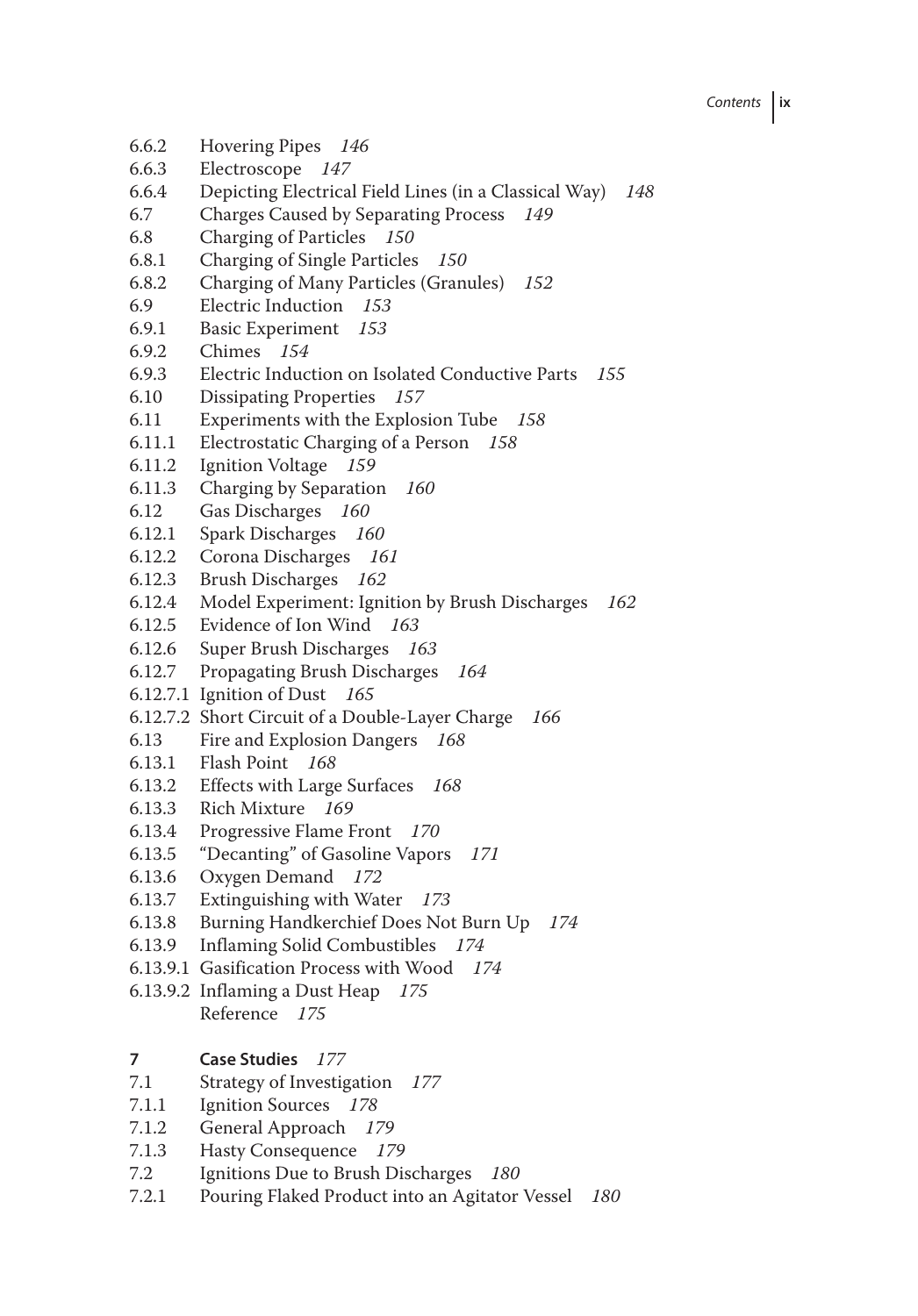- **x** *Contents*
	- 7.2.2 PE Liner Slipping Out of Paper Bag *181*
	- 7.2.3 Ignition Caused by an Antistatic PE Bag *182*
	- 7.2.4 Shaking Fine Dust Out of a PE Bag (Hybrid Mixture) *183*
	- 7.2.5 Pumping Polluted Toluene *185*
	- 7.2.6 Impregnation of a Glass Fiber Fabric *186*
	- 7.2.7 Filling Pipe Blocked with Sulfur Leading to Ignition of Methanol *187*
	- 7.2.8 Ion Exchanger Resin in Toluene *188*
	- 7.2.9 Two Explosions in Big Storage Tanks *189*
	- 7.2.9.1 Explosion in a Floating Roof Tank Followed by Fire (2014) *189*
	- 7.2.9.2 Explosion Disaster Near Bitburg (1954) *190*
	- 7.3 Case Studies Related to Propagating Brush Discharges *192*
	- 7.3.1 Explosion in a Railcar Bulk Container *192*
	- 7.3.2 Metal Drum with Inner Liner *193*
	- 7.3.3 Plastic Drum with Inner Liner *195*
	- 7.3.4 Failed Attempt to Eliminate Electrostatic Nuisances *195*
	- Fire in a Spray-Bed Dryer 197
	- 7.3.6 Ignition in a Micronizer Jet Mill *200*
	- 7.3.7 Explosion During Rotational Molding *201*
	- 7.3.8 Explosion in a Mixing Silo for Plastic Granules *202*
	- 7.3.9 Curiosity During Outflow of Liquid from a Metal Pipe *202*
	- 7.4 Case Histories Related to Spark Discharges *204*
	- 7.4.1 Powder Explosion in a Metal Drum *204*
	- 7.4.2 Dust Removal from Pharmaceutical Pills *205*
	- 7.4.3 Sparks at a Throttle Valve (V4.1) *206*
	- 7.4.4 Filling n-Hexane into Metal Drums ( $\Box$  P 15) *207*<br>7.4.5 Hose Filter *208*
	- 7.4.5 Hose Filter *208*
	- 7.4.6 Water Flowing Through PVC Hose *210*
	- 7.4.7 Lost and Found *211*
	- 7.4.8 Miraculous Earthing Clamp *212*
	- 7.5 Ignition Caused by Cone Discharges *212*
	- 7.6 Doubts with Electrostatic Ignitions *213*
	- 7.6.1 Fire in a Polyethylene Drum *213*
	- 7.6.2 Fire in a Solvent Cleaning Area *215*
	- 7.6.3 Burst of a Glass Pipe *218*
	- 7.7 Act with Relevant Experience *219*
	- 7.7.1 Basic Information *219* PowerPoint Presentations *220* Video *221* References *221*

# **8 Targeted Use of Charges** *223*

- 8.1 Applications *223*
- 8.2 Examples of the Creative Implementation of Applications *226*
- 8.2.1 Adhesive Bonding Blocking *226*
- 8.2.2 Adhesion of an Insert on a Variable Base *227*
- 8.2.3 Blocking a Number of Paper Webs or Film Webs in One Ribbon *229*
- 8.2.4 Adhesion of a Melt Layer on the Chill Roll *230*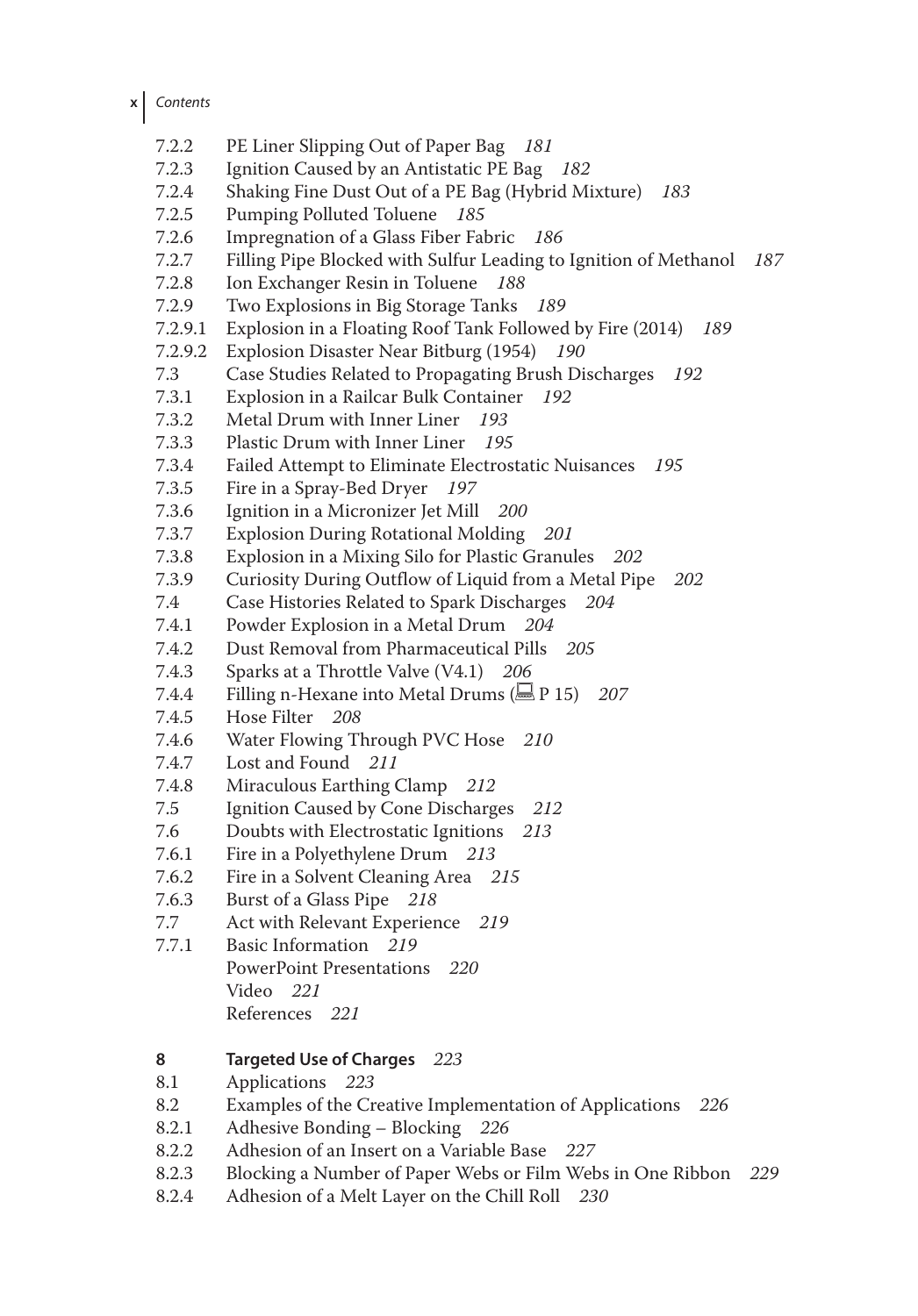*Contents* **xi**

- 8.2.5 Avoiding Telescoping When Winding *231*
- 8.2.6 In‐Mold‐Labeling (IML)–In‐Mold‐Decoration (IMD) *232*
- 8.2.7 Oil Application on Metal Sheets *234*
- 8.2.8 Application of Liquid Media on Fast Moving Webs *234*
- 8.2.9 Drying of Fast Moving Substrates *236*
- 8.2.10 Gravure Printing and Coating Machine *237*
- 8.2.11 Reduction of Particle Mist in the Coating Process *241*
- 8.2.12 Use of Charging for Technical Measurement Processes *243*
- 8.2.13 Precipitation of Mixed Substances *244*
- 8.2.14 Electroadhesion *247*
- 8.2.15 Surface Treatment with Corona Systems *248*
- 8.3 Summary *251* Picture Credits *251* Video Credits *252* References *252*

# **M Mathematics Toolbox** 253<br>**M1 Energy** *W* **of a Capacitance**

- Energy *W* of a Capacitance 255
- M1.1 Minimum Ignition Energy  $W_{\text{MIE}}$  255<br>M1.2 Power P 255
- M1.2 Power *P 255*
- M1.3 Electrical Efficiency *η 256*
- M2 Field *E*; Field Strength *E* 256<br>M2.1 Homogeneous Field between P
- M2.1 Homogeneous Field between Plane Plates *256*
- M2.2 Field of Point Charge 256<br>M2.3 Permittivity *s* 257
- M2.3 Permittivity *ε 257*
- M2.4 Field of Rod (Wire) Charge 257<br>M3 Flux Density  $\vec{D}$  (Earlier: Dielectric
- M3 Flux Density  $\overline{D}$  (Earlier: Dielectric Displacement) *257*<br>M4 Frequency *f* 258
- Frequency *f* 258
- M4.1 Wavelength *λ 258*
- M4.2 Circular Frequency *ω 258*
- M5 Inductance *L* 258<br>M5.1 Inductance *L* of an
- M5.1 Inductance *Ls* of an Air Coil *259*
- Capacitance *C* 259
- M6.1 Rod (Wire) across a Conductive Area *259*
- M6.2 Coaxial Cable/Cylinder Capacitance *260*
- M6.3 Conductive Sphere in Space 260<br>M6.4 Sphere Across a Conductive Area
- M6.4 Sphere Across a Conductive Area *260*
- Shunt of Single Capacitors 261
- M6.6 Plate Capacitor *261*
- Series of Single Capacitors 261
- M6.7.1 Series of Two Single Capacitors *261*
- M7 Force  $\vec{F}$ ,  $\vec{F}$  262<br>M7.1 Force between 2
- Force between 2 Point Charges (Coulomb's law) 262
- M8 Charge *Q 263*
- M8.1 Moved Charge *Q*<sup>m</sup> *263*
- M8.2 Charge of Electron Beam *Q*<sub>e</sub> 263<br>M8.3 Surface Charge Density σ 263
- Surface Charge Density *σ* 263